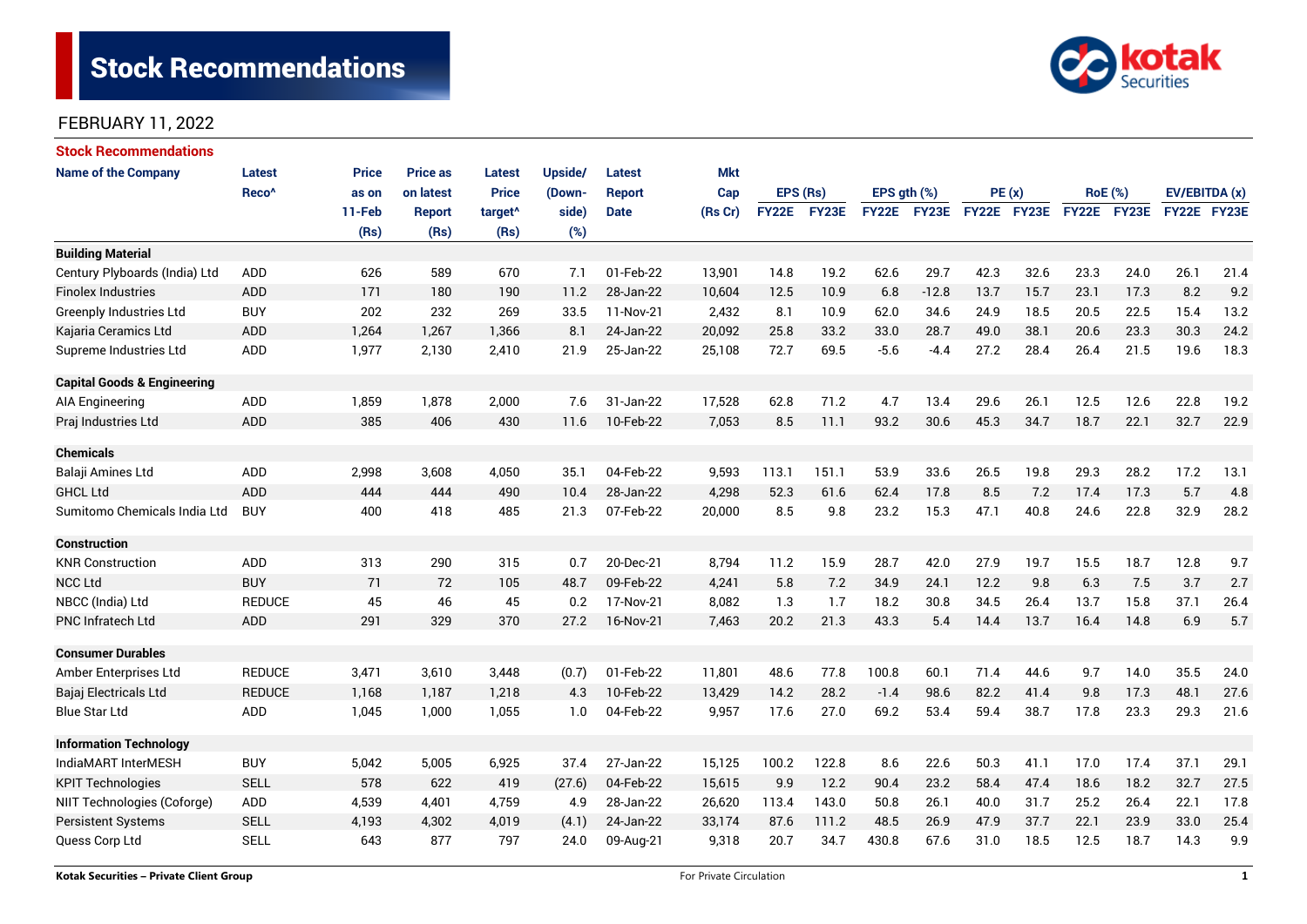

#### FEBRUARY 11, 2022

| <b>Stock Recommendations</b>       |                   |              |                 |                     |         |               |            |          |             |                  |         |             |      |                |      |               |      |
|------------------------------------|-------------------|--------------|-----------------|---------------------|---------|---------------|------------|----------|-------------|------------------|---------|-------------|------|----------------|------|---------------|------|
| <b>Name of the Company</b>         | Latest            | <b>Price</b> | <b>Price as</b> | Latest              | Upside/ | <b>Latest</b> | <b>Mkt</b> |          |             |                  |         |             |      |                |      |               |      |
|                                    | Reco <sup>^</sup> | as on        | on latest       | <b>Price</b>        | (Down-  | <b>Report</b> | Cap        | EPS (Rs) |             | EPS $qth$ $(\%)$ |         | PE(x)       |      | <b>RoE</b> (%) |      | EV/EBITDA (x) |      |
|                                    |                   | 11-Feb       | <b>Report</b>   | target <sup>^</sup> | side)   | <b>Date</b>   | (Rs Cr)    |          | FY22E FY23E | <b>FY22E</b>     | FY23E   | FY22E FY23E |      | FY22E FY23E    |      | FY22E FY23E   |      |
|                                    |                   | (Rs)         | (Rs)            | (Rs)                | (%)     |               |            |          |             |                  |         |             |      |                |      |               |      |
| <b>Metals &amp; Mining</b>         |                   |              |                 |                     |         |               |            |          |             |                  |         |             |      |                |      |               |      |
| <b>MOIL Ltd</b>                    | ADD               | 186          | 177             | 200                 | 7.8     | 15-Nov-21     | 4,942      | 10.3     | 12.3        | 39.2             | 19.4    | 18.0        | 15.1 | 8.4            | 9.8  | 8.9           | 6.9  |
| <b>APL Apollo Tubes Ltd</b>        | <b>BUY</b>        | 899          | 820             | 980                 | 9.0     | 28-Jan-22     | 22,475     | 21.0     | 27.0        | $-27.6$          | 28.6    | 42.8        | 33.3 | 26.7           | 26.8 | 24.7          | 19.6 |
|                                    |                   |              |                 |                     |         |               |            |          |             |                  |         |             |      |                |      |               |      |
| Oil & Gas                          |                   |              |                 |                     |         |               |            |          |             |                  |         |             |      |                |      |               |      |
| Chennai Petroleum Corp             | <b>BUY</b>        | 110          | 104             | 127                 | 15.7    | 25-Jan-22     | 1,635      | 30.3     | 18.2        | 75.1             | $-39.9$ | 3.6         | 6.0  | 24.6           | 12.5 | 6.7           | 8.3  |
| <b>Gujarat Gas</b>                 | <b>ADD</b>        | 638          | 660             | 734                 | 15.1    | 10-Feb-22     | 43,870     | 18.7     | 26.7        | 0.5              | 42.8    | 34.1        | 23.9 | 24.3           | 27.3 | 20.9          | 15.1 |
| <b>MRPL</b>                        | <b>ADD</b>        | 46           | 47              | 50                  | 9.2     | 31-Jan-22     | 8,024      | 1.2      | 6.8         | $-137.5$         | 466.7   | 38.2        | 6.7  | 4.7            | 23.8 | 13.6          | 8.9  |
|                                    |                   |              |                 |                     |         |               |            |          |             |                  |         |             |      |                |      |               |      |
| <b>Paints</b>                      |                   |              |                 |                     |         |               |            |          |             |                  |         |             |      |                |      |               |      |
| Akzo Nobel India Ltd               | <b>BUY</b>        | 1,881        | 2,115           | 2,675               | 42.2    | 17-Nov-21     | 8,784      | 56.5     | 63.0        | 24.2             | 11.5    | 33.3        | 29.9 | 17.0           | 17.3 | 19.8          | 17.3 |
|                                    |                   |              |                 |                     |         |               |            |          |             |                  |         |             |      |                |      |               |      |
| <b>Pharmaceuticals</b>             |                   |              |                 |                     |         |               |            |          |             |                  |         |             |      |                |      |               |      |
| <b>Suven Pharmaceuticals</b>       | <b>REDUCE</b>     | 528          | 561             | 550                 | 4.2     | 17-Aug-21     | 13,411     | 16.9     | 21.1        | 19.0             | 24.9    | 31.2        | 25.0 | 27.6           | 26.5 | 24.4          | 19.0 |
|                                    |                   |              |                 |                     |         |               |            |          |             |                  |         |             |      |                |      |               |      |
| <b>Transportation</b>              |                   |              |                 |                     |         |               |            |          |             |                  |         |             |      |                |      |               |      |
| Aegis Logistics Ltd                | <b>BUY</b>        | 216          | 212             | 285                 | 31.9    | 01-Nov-21     | 7,214      | 8.2      | 12.6        | $-16.3$          | 53.7    | 26.3        | 17.1 | 13.3           | 17.9 | 14.4          | 9.8  |
| <b>Allcargo Global Logistics</b>   | <b>ADD</b>        | 358          | 223             | 245                 | (31.6)  | 17-Aug-21     | 8,809      | 12.2     | 15.4        | 52.5             | 26.2    | 29.4        | 23.3 | 12.0           | 13.6 | 13.4          | 11.4 |
| <b>Blue Dart Express</b>           | <b>BUY</b>        | 6,541        | 6,926           | 7,975               | 21.9    | 01-Feb-22     | 15,568     | 115.0    | 134.0       | 98.3             | 16.5    | 56.9        | 48.8 | 36.2           | 33.3 | 16.2          | 14.0 |
| <b>VRL Logistics Ltd</b>           | <b>BUY</b>        | 515          | 499             | 625                 | 21.4    | 04-Feb-22     | 4,697      | 11.3     | 18.3        | 117.3            | 61.9    | 45.6        | 28.1 | 14.3           | 21.6 | 14.5          | 11.0 |
|                                    |                   |              |                 |                     |         |               |            |          |             |                  |         |             |      |                |      |               |      |
| <b>Others</b>                      |                   |              |                 |                     |         |               |            |          |             |                  |         |             |      |                |      |               |      |
| Bata India Ltd                     | <b>BUY</b>        | 1,859        | 1,895           | 2,380               | 28.0    | 10-Feb-22     | 23,986     | 27.0     | 36.6        | $-509.1$         | 35.6    | 68.9        | 50.8 | 16.3           | 19.4 | 33.7          | 26.9 |
| <b>Central Depository Services</b> | <b>REDUCE</b>     | 1,518        | 1,510           | 1,505               | (0.9)   | 10-Feb-22     | 15,939     | 29.9     | 34.8        | 55.7             | 16.4    | 50.8        | 43.6 | 28.5           | 26.6 | 40.6          | 34.8 |
| <b>EPL Ltd</b>                     | ADD               | 174          | 187             | 205                 | 17.5    | 10-Feb-22     | 5,494      | 7.1      | 8.6         | $-6.6$           | 21.1    | 24.6        | 20.3 | 12.1           | 13.2 | 9.5           | 7.9  |
| JK Paper Ltd                       | <b>BUY</b>        | 233          | 228             | 295                 | 26.7    | 09-Nov-21     | 4,145      | 30.6     | 39.0        | 115.5            | 27.5    | 7.6         | 6.0  | 17.5           | 18.7 | 6.9           | 5.2  |
| Radico Khaitan Ltd                 | <b>REDUCE</b>     | 962          | 978             | 970                 | 0.9     | 07-Feb-22     | 12,789     | 21.2     | 26.1        | 4.4              | 23.1    | 45.4        | 36.8 | 15.0           | 16.1 | 28.9          | 24.8 |
| <b>VIP Industries Ltd</b>          | <b>REDUCE</b>     | 669          | 648             | 620                 | (7.4)   | 04-Feb-22     | 9,506      | 6.2      | 12.0        | $-187.3$         | 93.5    | 108.0       | 55.8 | 14.3           | 23.2 | 48.9          | 30.2 |
| Welspun Corp Ltd                   | <b>REDUCE</b>     | 173          | 134             | 132                 | (23.6)  | 01-Nov-21     | 4,579      | 12.1     | 14.5        | $-48.9$          | 19.8    | 14.3        | 11.9 | 7.9            | 8.9  | 7.7           | 5.2  |

*Source: Kotak Securities - Private Client Group*

All recommendations are with a 12 month perspective from the date of the report/update. Investors are requested to use their discretion while deciding the timing, quantity of investment as well as the exit.

NR NoRated. The investment rating and target price, if any, have been suspended temporarily. Such suspension is in compliance with applicable regulation(s) and/or Kotak Securities policies in circumstances when Kotak Secur

Or its affiliates is acting in an advisory capacity in a merger or strategic transaction involving this company and in certain other circumstances.

**NM Not meaningful**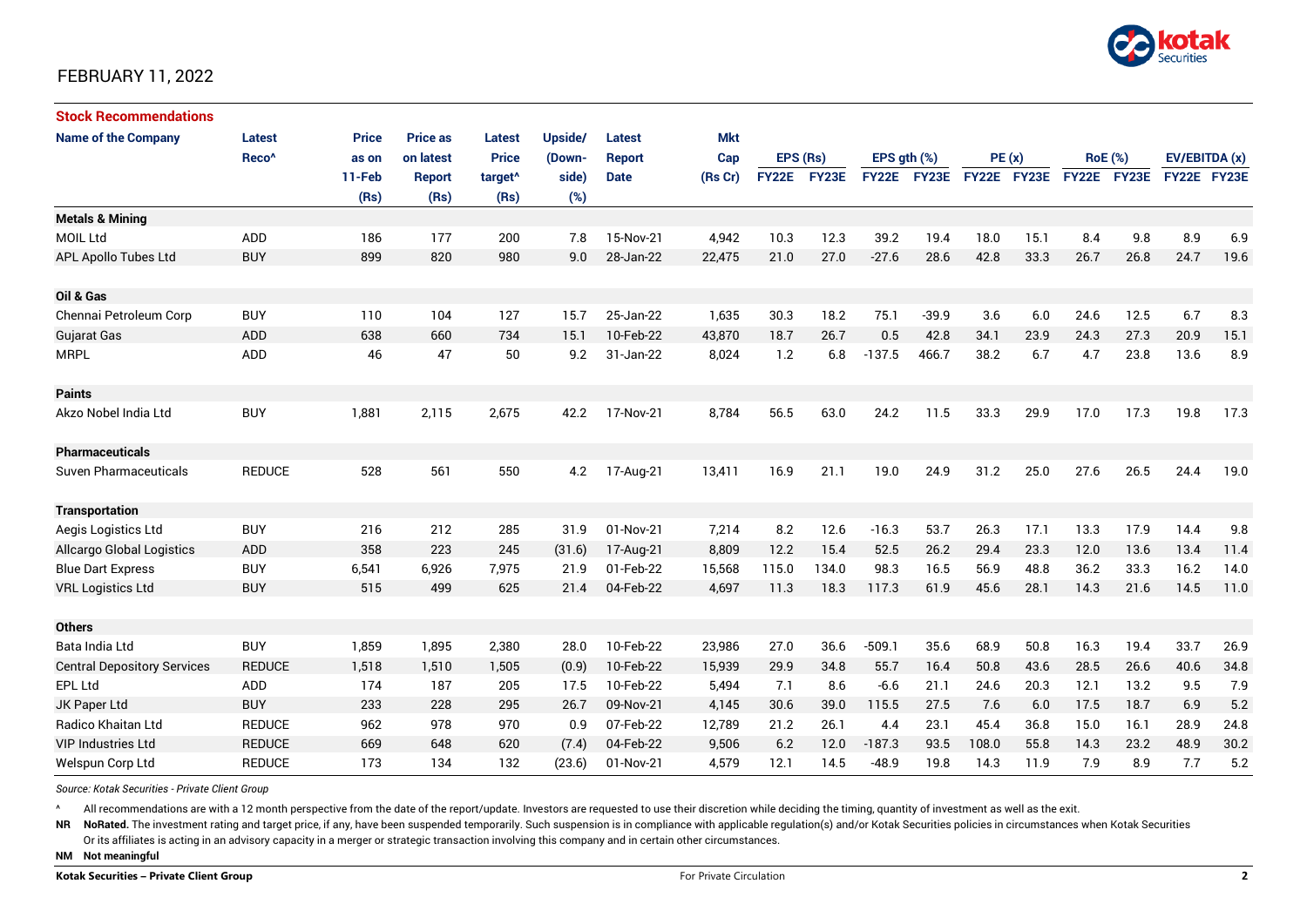

## FEBRUARY 11, 2022

## **RATING SCALE (PRIVATE CLIENT GROUP)**

#### **Definitions of ratings**

| <b>BUY</b>       |   | - We expect the stock to deliver more than 15% returns over the next 12 months                                                                                                                                                                                                                                                                                                                                                     |
|------------------|---|------------------------------------------------------------------------------------------------------------------------------------------------------------------------------------------------------------------------------------------------------------------------------------------------------------------------------------------------------------------------------------------------------------------------------------|
| <b>ADD</b>       |   | - We expect the stock to deliver 5% - 15% returns over the next 12 months                                                                                                                                                                                                                                                                                                                                                          |
| <b>REDUCE</b>    |   | - We expect the stock to deliver -5% - +5% returns over the next 12 months                                                                                                                                                                                                                                                                                                                                                         |
| <b>SELL</b>      |   | - We expect the stock to deliver $\lt$ -5% returns over the next 12 months                                                                                                                                                                                                                                                                                                                                                         |
| <b>NR</b>        |   | - Not Rated. Kotak Securities is not assigning any rating or price target to the stock.                                                                                                                                                                                                                                                                                                                                            |
|                  |   | The report has been prepared for information purposes only.                                                                                                                                                                                                                                                                                                                                                                        |
| <b>SUBSCRIBE</b> |   | $-$ We advise investor to subscribe to the IPO.                                                                                                                                                                                                                                                                                                                                                                                    |
| <b>RS</b>        |   | - Rating Suspended. Kotak Securities has suspended the investment rating and price target for this stock, either because there is not a sufficient fundamental basis for determining, or there<br>are legal, regulatory or policy constraints around publishing, an investment rating or target. The previous investment rating and price target, if any, are no longer in effect for this stock and<br>should not be relied upon. |
| <b>NA</b>        |   | $-$ Not Available or Not Applicable. The information is not available for display or is not applicable                                                                                                                                                                                                                                                                                                                             |
| <b>NM</b>        |   | - Not Meaningful. The information is not meaningful and is therefore excluded.                                                                                                                                                                                                                                                                                                                                                     |
| <b>NOTE</b>      | - | Our target prices are with a 12-month perspective. Returns stated in the rating scale are our internal benchmark.                                                                                                                                                                                                                                                                                                                  |

#### **FUNDAMENTAL RESEARCH TEAM (PRIVATE CLIENT GROUP)**

| <b>Shrikant Chouhan</b>                                                                                | Arun Agarwal                                                                                                    | <b>Amit Agarwal, CFA</b>     | <b>Hemali Dhame</b>      |
|--------------------------------------------------------------------------------------------------------|-----------------------------------------------------------------------------------------------------------------|------------------------------|--------------------------|
| <b>Head of Research</b>                                                                                | Auto & Auto Ancillary                                                                                           | Transportation, Paints, FMCG | Banking & Finance        |
| shrikant.chouhan@kotak.com                                                                             | arun agarwal@kotak.com                                                                                          | agarwal.amit@kotak.com       | Hemali.Dhame@kotak.com   |
| +91 22 6218 5408                                                                                       | +91 22 6218 6443                                                                                                | +91 22 6218 6439             | +91 22 6218 6433         |
| <b>Jatin Damania</b>                                                                                   | Purvi Shah                                                                                                      | <b>Rini Mehta</b>            | K. Kathirvelu            |
| Metals & Mining, Midcap                                                                                | Pharmaceuticals                                                                                                 | Research Associate           | <b>Support Executive</b> |
| jatin.damania@kotak.com                                                                                | purvi.shah@kotak.com                                                                                            | rini.mehta@kotak.com         | k.kathirvelu@kotak.com   |
| +91 22 6218 6440                                                                                       | +91 22 6218 6432                                                                                                | +91 80801 97299              | +91 22 6218 6427         |
| <b>Sumit Pokharna</b><br>Oil and Gas, Information Tech<br>sumit.pokharna@kotak.com<br>+91 22 6218 6438 | Pankaj Kumar<br><b>Construction, Capital Goods &amp; Midcaps</b><br>pankajr.kumar@kotak.com<br>+91 22 6218 6434 |                              |                          |

#### **TECHNICAL RESEARCH TEAM (PRIVATE CLIENT GROUP)**

| <b>Shrikant Chouhan</b>    | <b>Amol Athawale</b>    |  |
|----------------------------|-------------------------|--|
| shrikant.chouhan@kotak.com | amol.athawale@kotak.com |  |
| +91 22 6218 5408           | +91 20 6620 3350        |  |
|                            |                         |  |

**Sayed Haider** Research Associate [sayed.haider@kotak.com](mailto:sayed.haider@kotak.com) +91 22 62185498

#### **DERIVATIVES RESEARCH TEAM (PRIVATE CLIENT GROUP)**

+91 22 6218 5497 +91 33 6615 6273

**Sahaj Agrawal Prashanth Lalu Prasenjit Biswas, CMT, CFTe** [sahaj.agrawal@kotak.com](mailto:sahaj.agrawal@kotak.com) [prashanth.lalu@kotak.com](mailto:prashanth.lalu@kotak.com) [prasenjit.biswas@kotak.com](mailto:prasenjit.biswas@kotak.com)